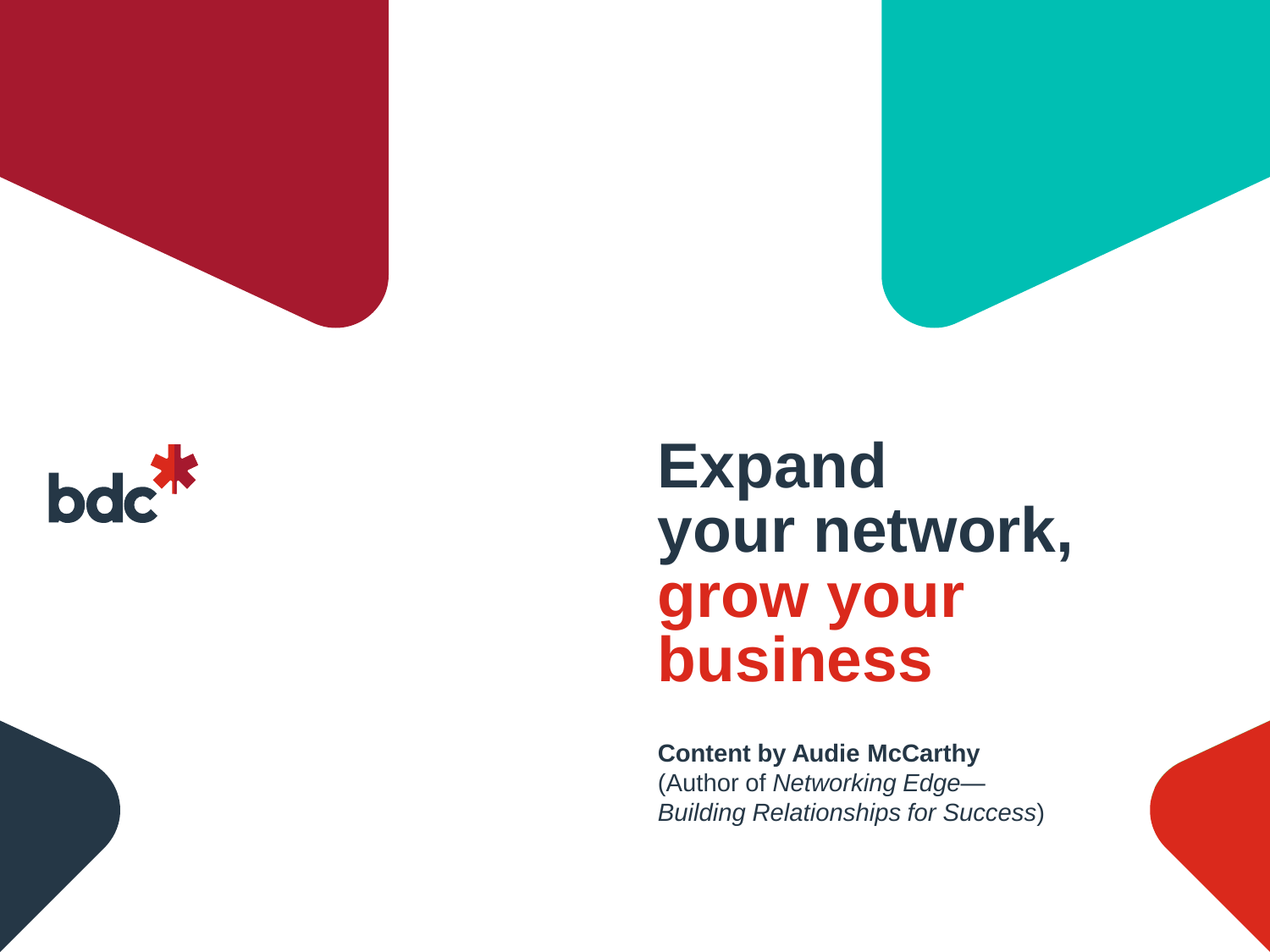

## \*

## **What is networking?**

For entrepreneurs, networking means **building**  and **maintaining**  relationships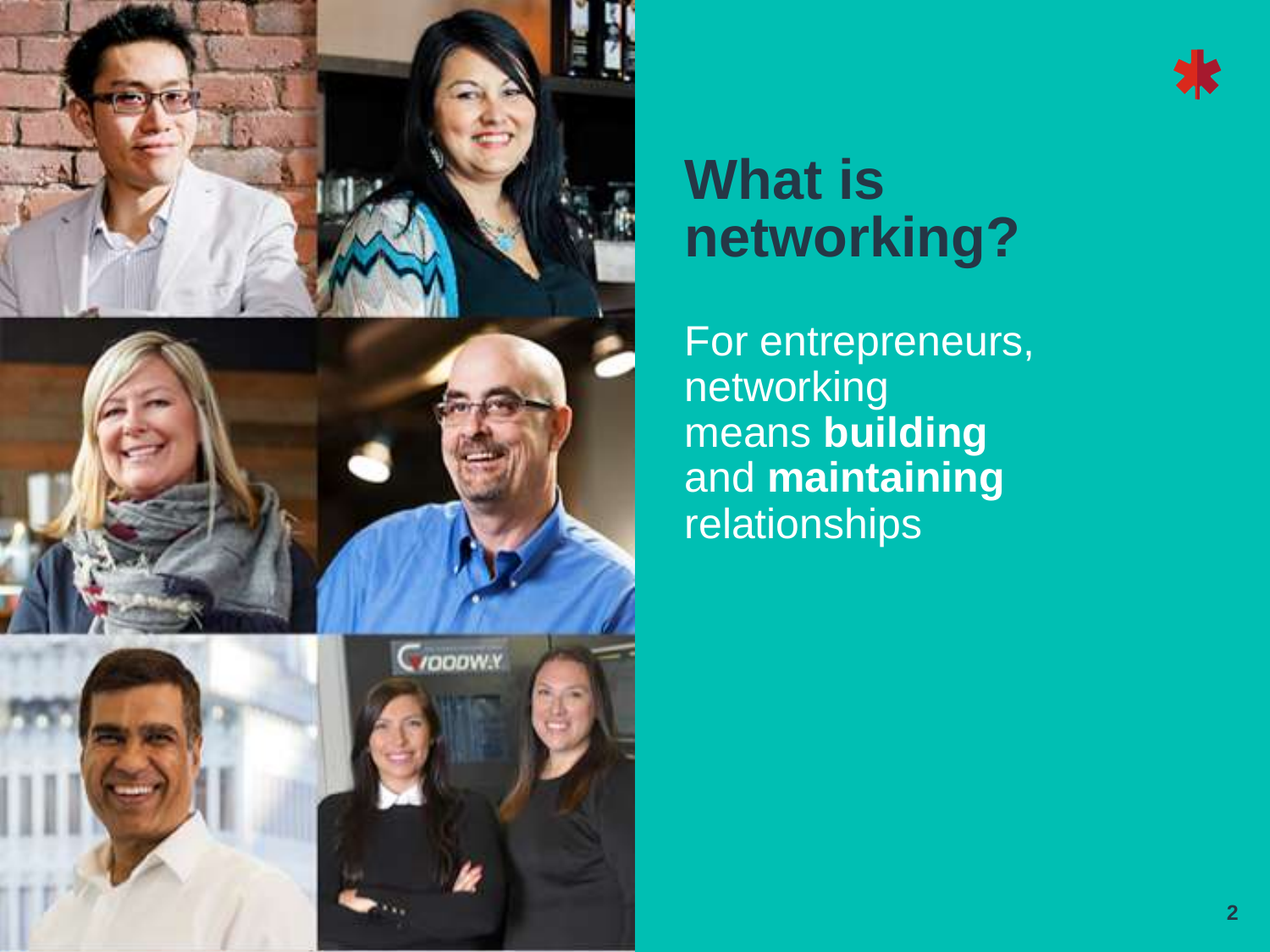## **Networking is a combination of art and science**



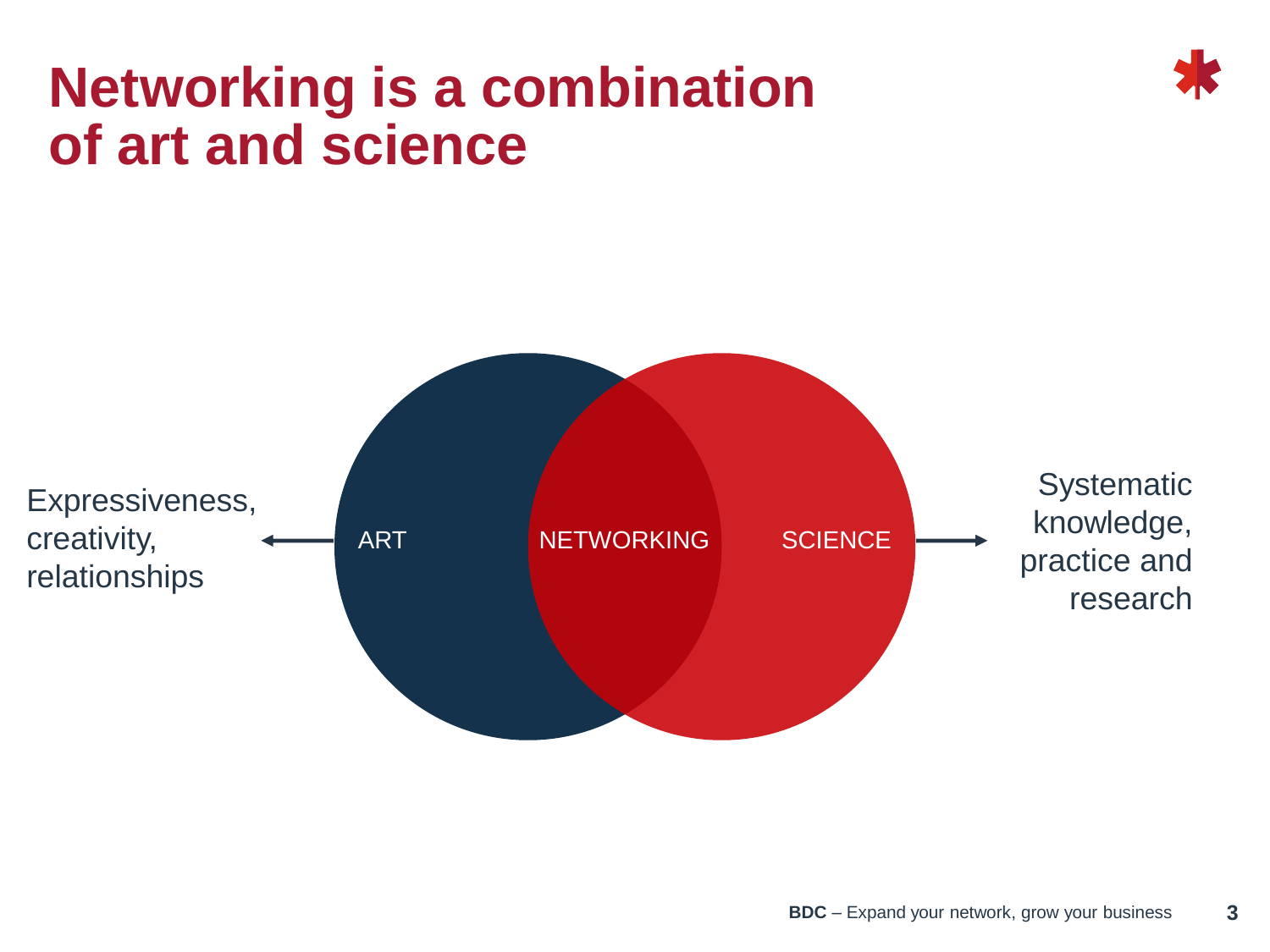

## **Types of networking**

There is more than one way and one place to network



#### **Formal networking**

(Conferences, meetings, etc.)

#### **Informal networking**

(Social situations)

 **Social media networking**

> (LinkedIn, Twitter, etc.)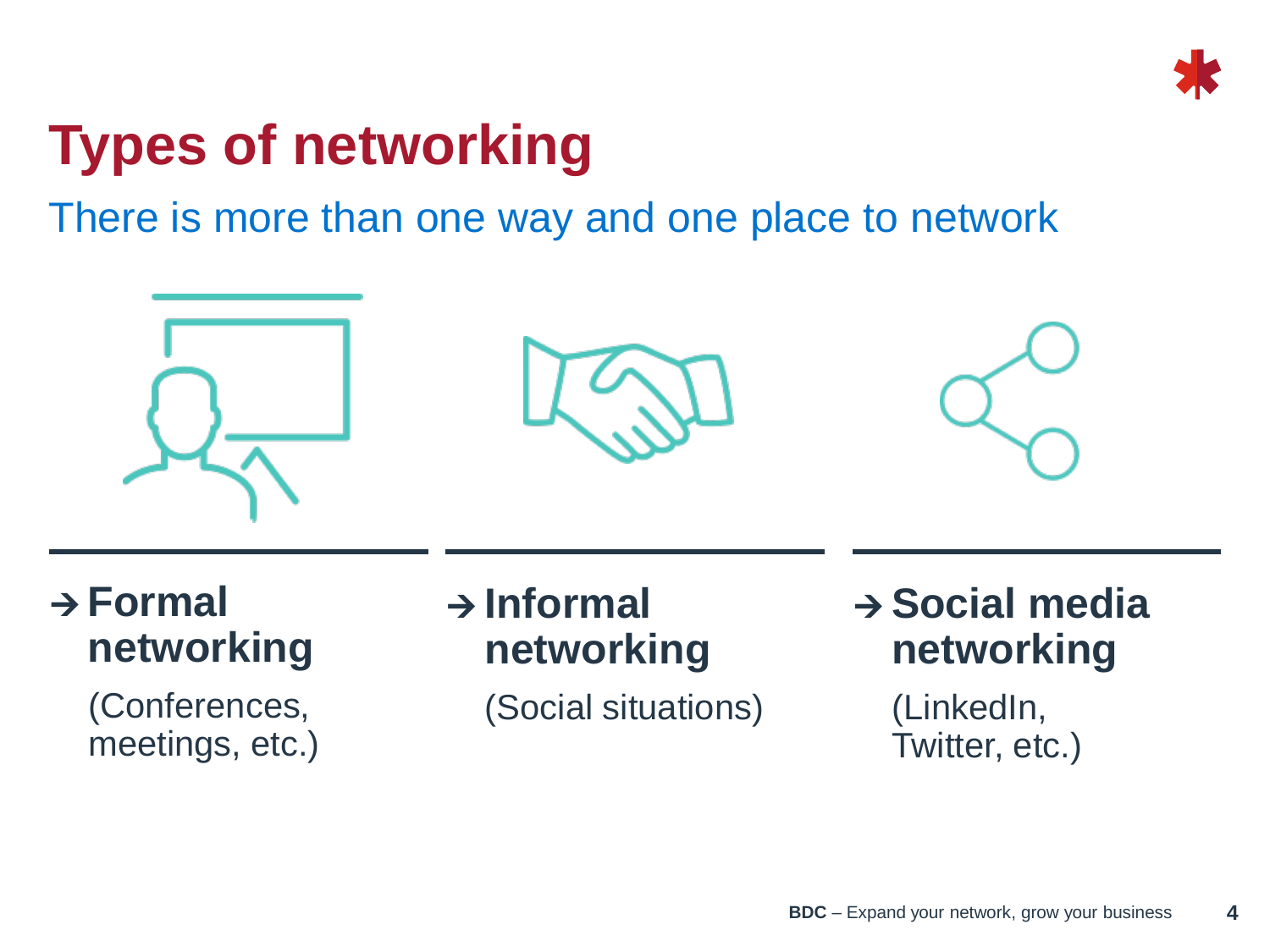

## **Preparing your introduction**

**The ability to present yourself and your business clearly and succinctly is essential in networking**

- → Prepare an "elevator pitch" of your business in advance.
- **→ Practise** on friends and family and use their feedback to **adjust** your speech.
- **Test it** on someone who **does not know** your business to ensure they understand.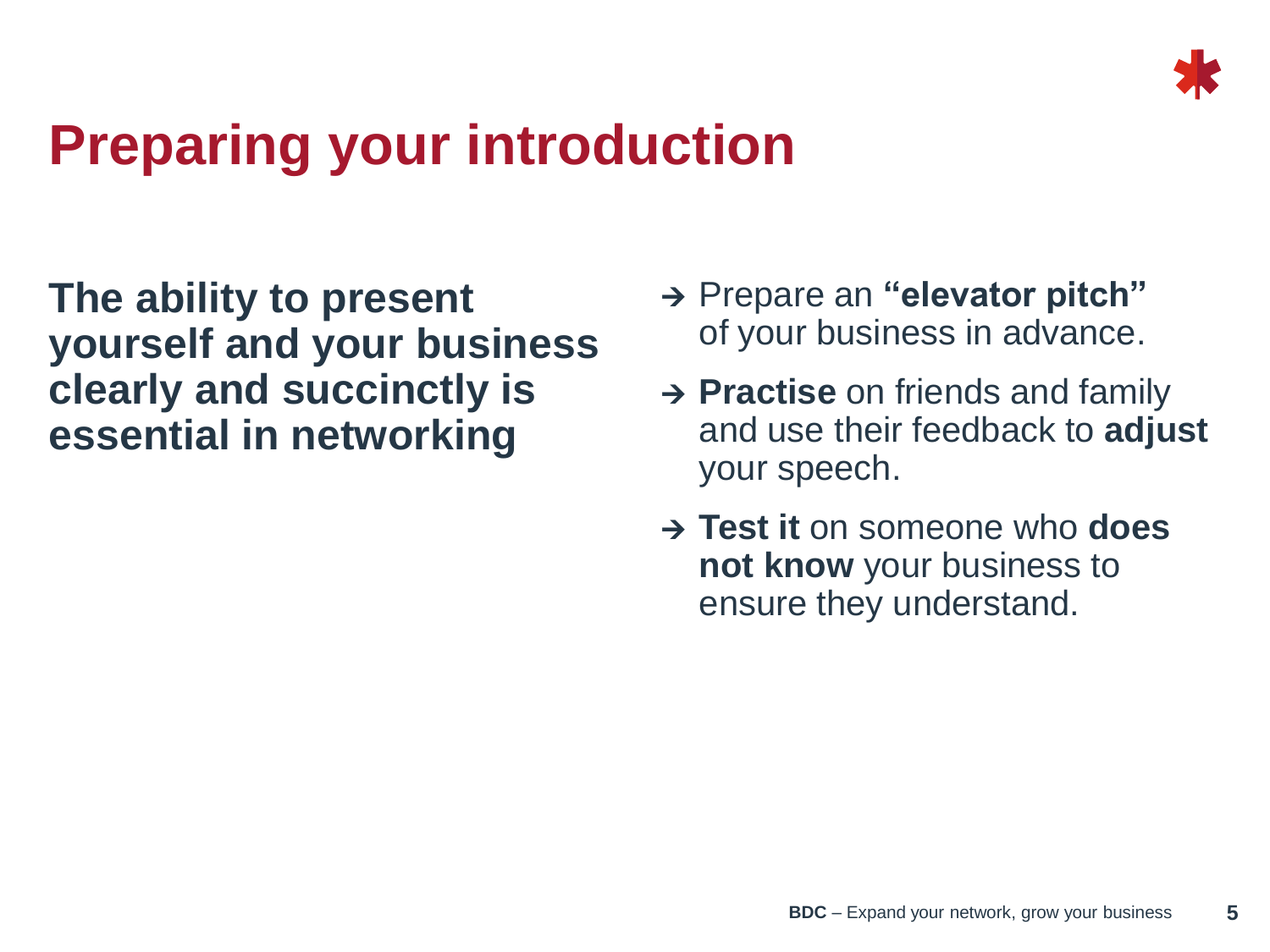

## **Preparing your introduction**

Some key guidelines for your "elevator pitch"

- **→ Keep it simple, clear and concise.**
- Stand out from the crowd by highlighting **unique competitive differences**.
- **Put yourself in the listeners' shoes** and account for their needs.
- **Adapt your speech** to the place and audience.
- → Be ready to answer tough questions by **identifying potential objections**.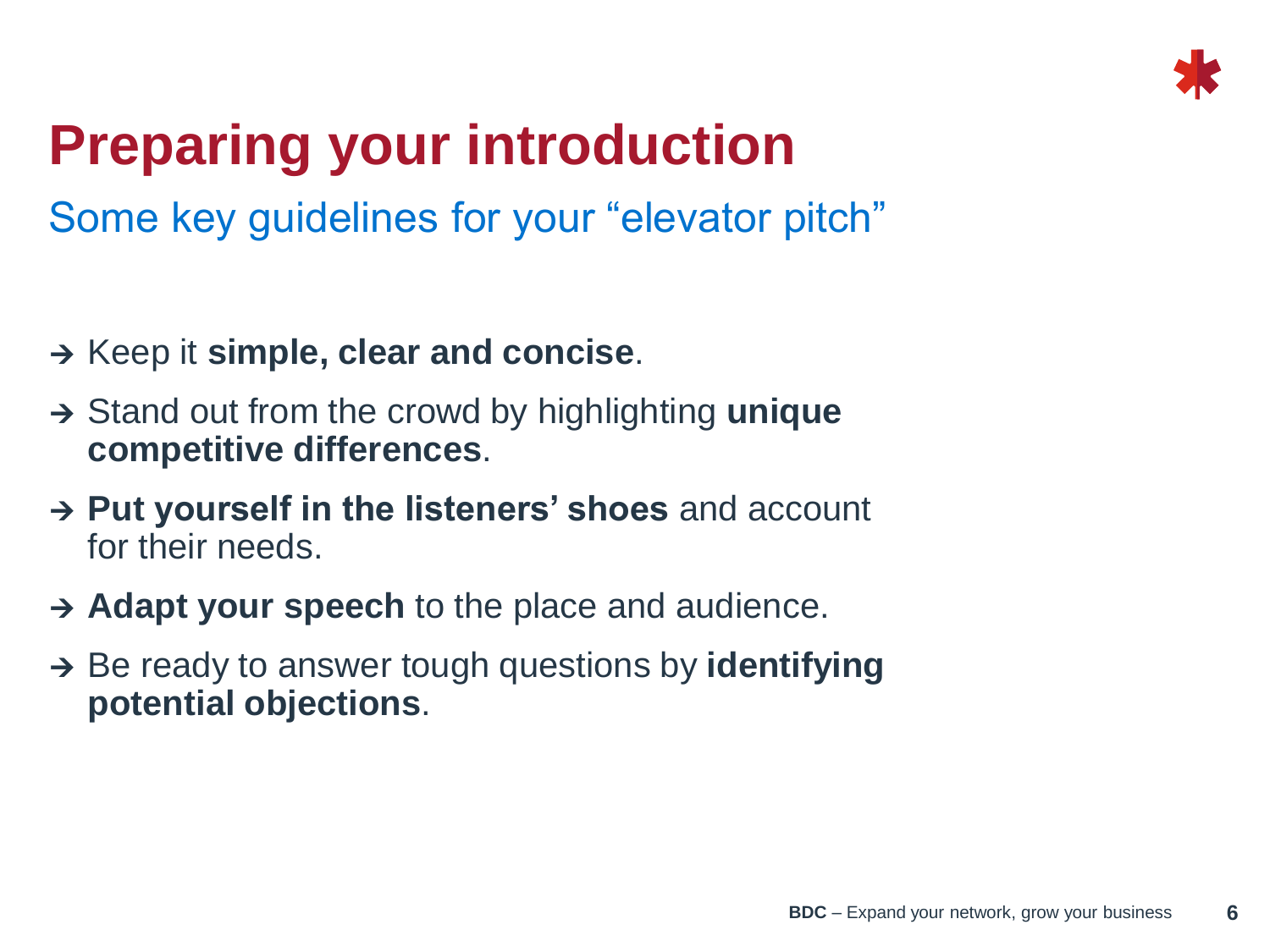

#### **How to start a conversation**

- **What business or industry are you in?**
- **What do you enjoy most about it?**

**→ How did you get into it?**

- **Who are you looking to connect with today?**
- **Tell me about your ideal client and how I might recognize him/her.**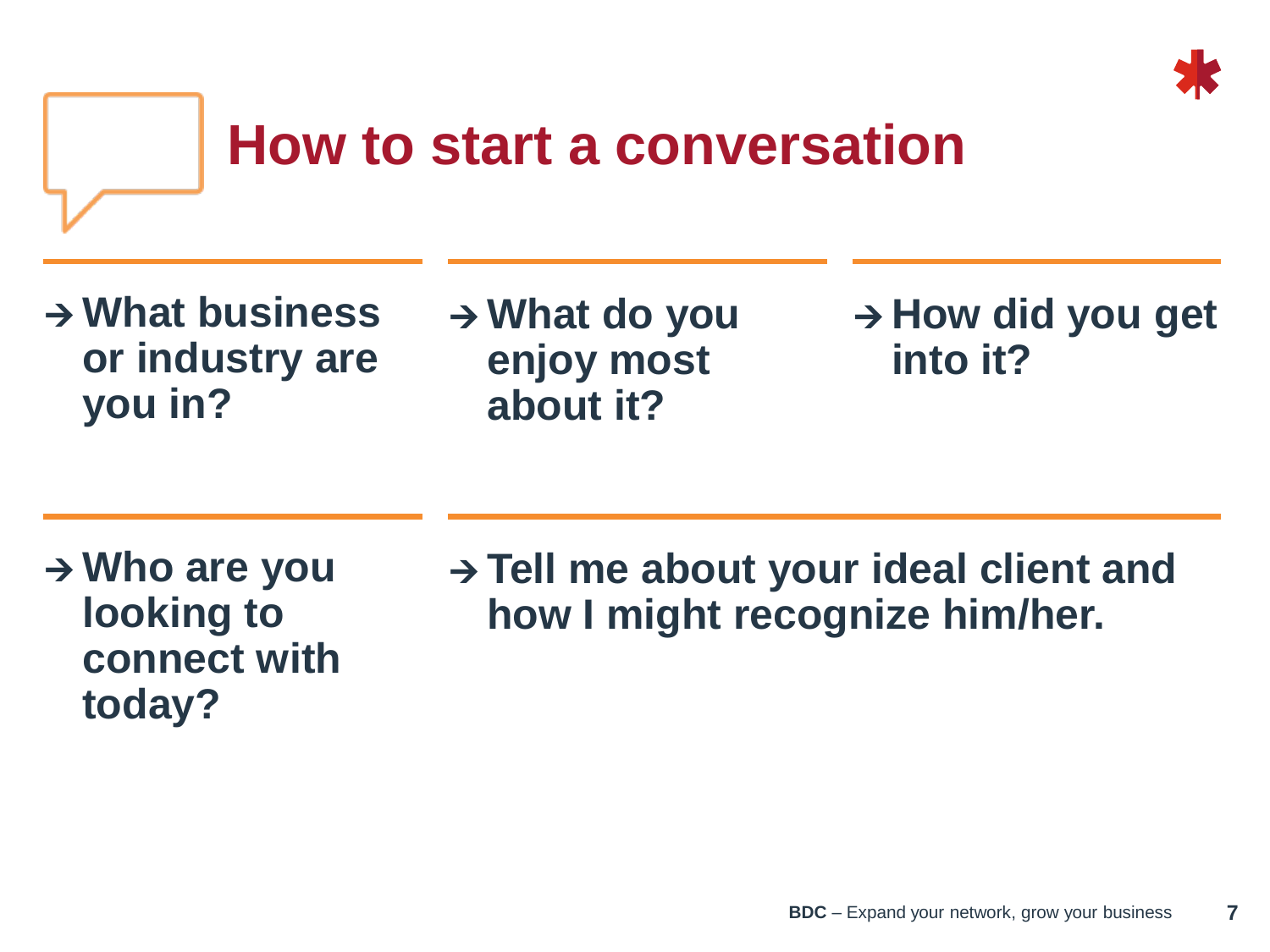

#### **How to start a conversation**

 **What projects are you working on right now?**  **What is your biggest challenge these days?**

 **What do you like most about what you do?**

 **What type of clients are you looking for?**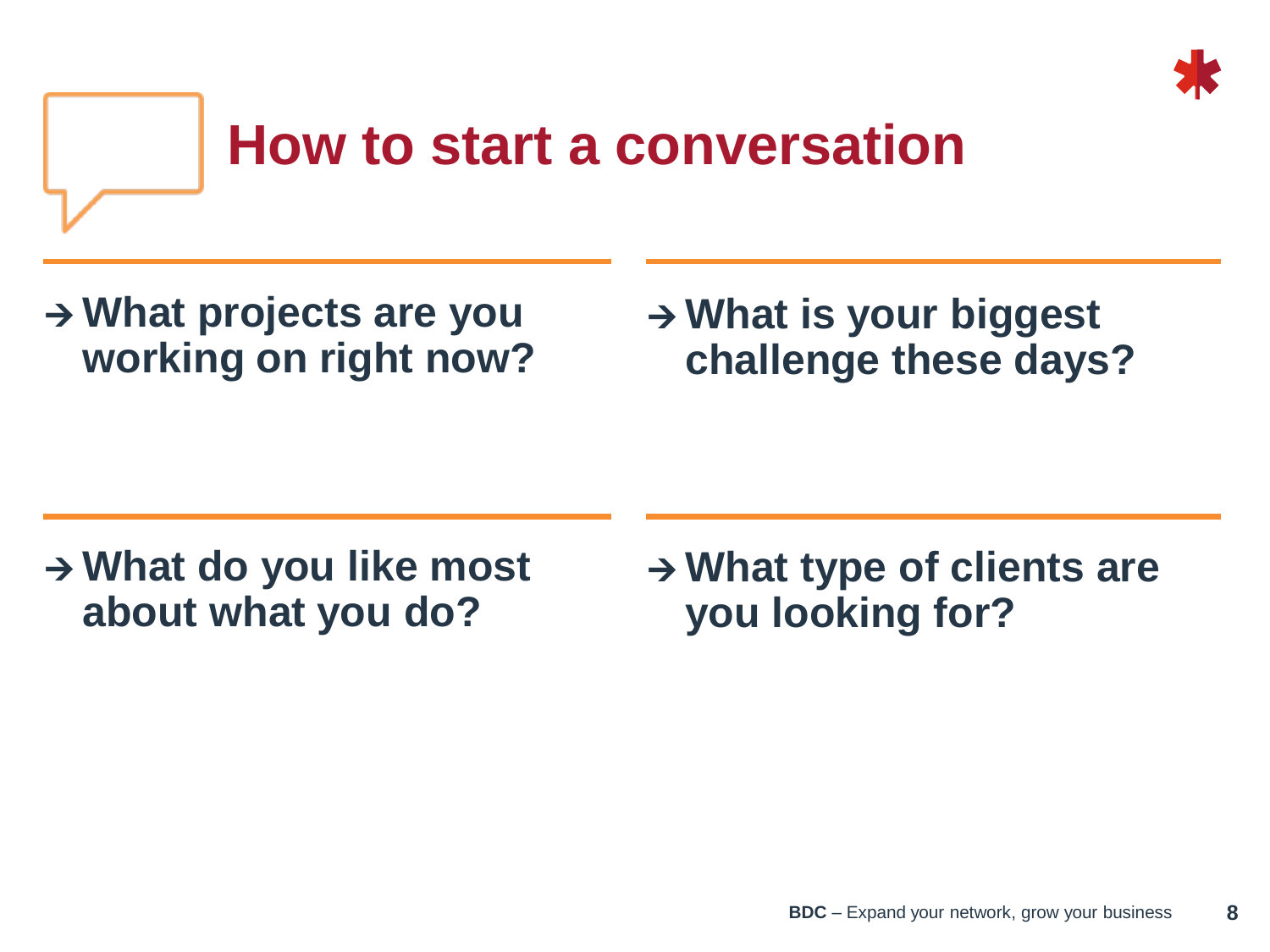### **How to end a conversation**



**→ I've kept you long enough. I'm sure there are others here you want to meet.**

**→ I don't want to take up too much of your time. It was great to meet you.**

**→ Have you met...?**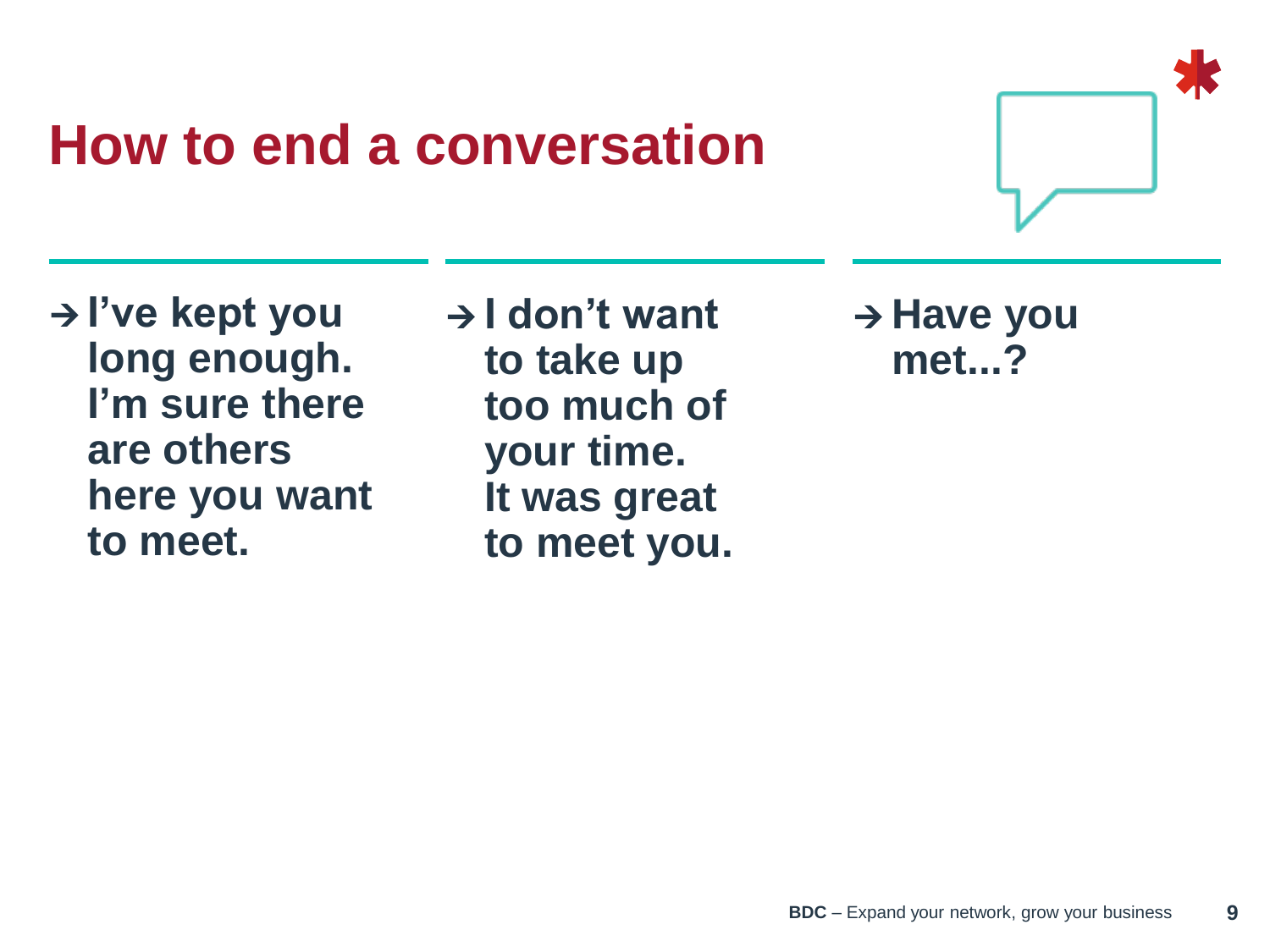## **How to end a conversation**



- **Who else have you met here tonight?**
- **I'd like to continue this conversation. Why don't we grab a coffee sometime?**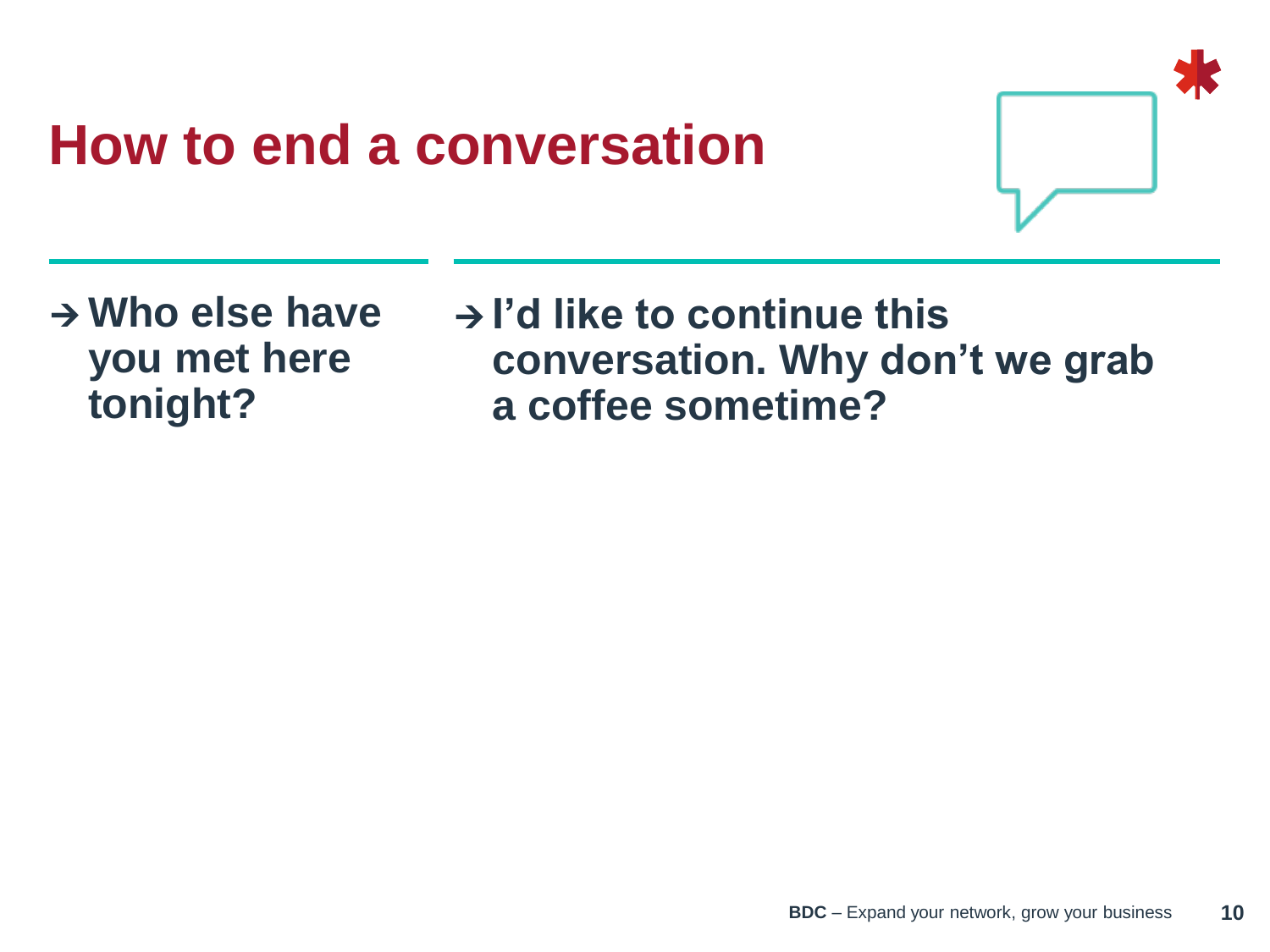

# **Following up**

- **If you don't follow up, you might as well not have networked at all**.
- Focus on **what you can do** for others.
- **Be unique.** Stand out from the crowd.
- **Do what you said** you would do.